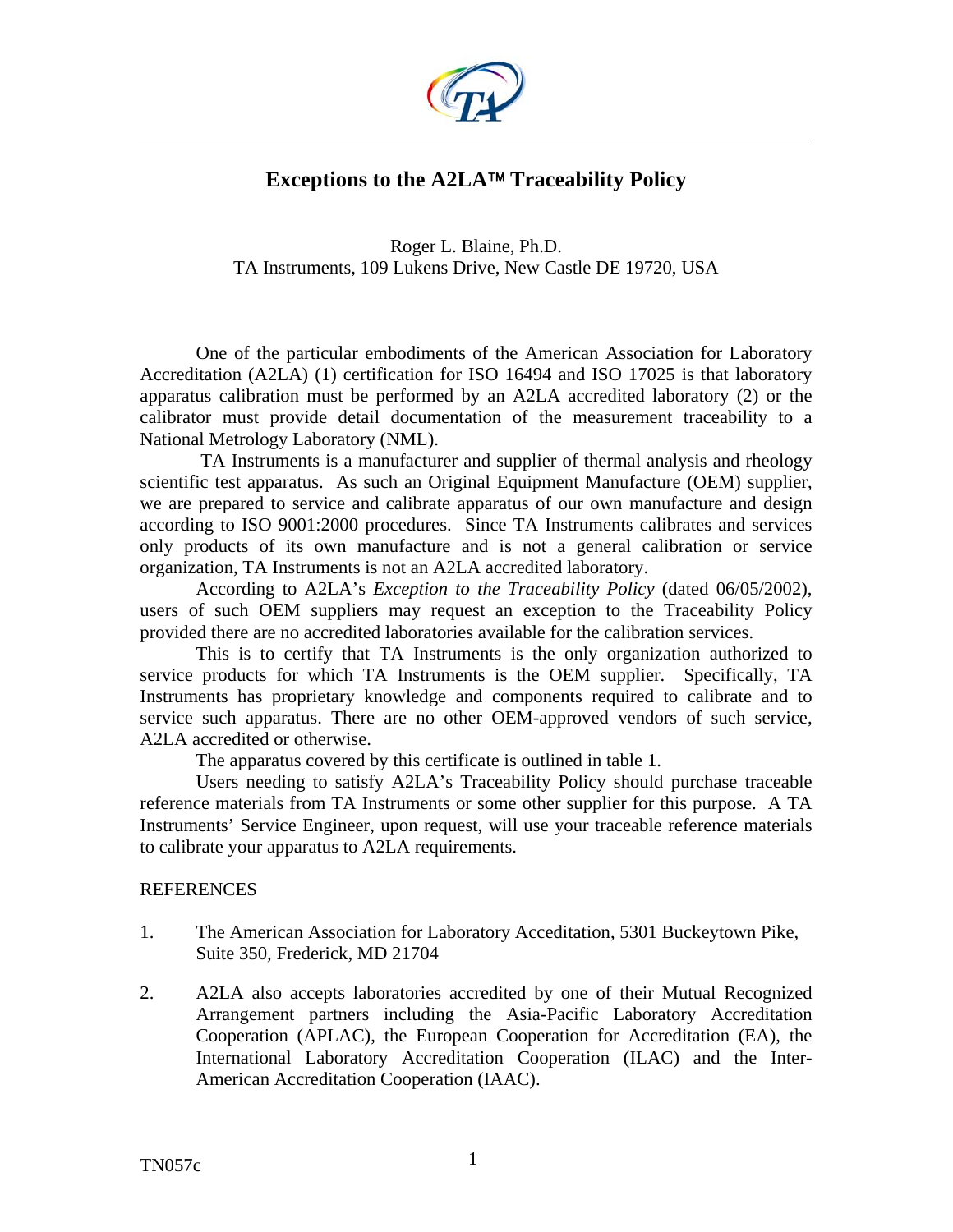| anie |  |
|------|--|
|      |  |

| Model        | Acronym    | Description                              |
|--------------|------------|------------------------------------------|
| Q1000        | <b>DSC</b> | Differential Scanning Calorimeter        |
| Q100         | <b>DSC</b> | Differential Scanning Calorimeter        |
| Q10          | <b>DSC</b> | Differential Scanning Calorimeter        |
| 2920         | <b>DSC</b> | Differential Scanning Calorimeter        |
| 2910         | <b>DSC</b> | <b>Differential Scanning Calorimeter</b> |
| 2010         | <b>DSC</b> | Differential Scanning Calorimeter        |
| Q5000SA      | <b>MSA</b> | <b>Moisture Sorption Analyzer</b>        |
| Q5000IR      | <b>TGA</b> | Thermogravimetric Analyzer               |
| Q500         | <b>TGA</b> | Thermogravimetric Analyzer               |
| Q50          | <b>TGA</b> | Thermogravimetric Analyzer               |
| 2950         | <b>TGA</b> | Thermogravimetric Analyzer               |
| 2050         | <b>TGA</b> | Thermogravimetric Analyzer               |
| Q600         | <b>SDT</b> | Simultaneous Differential Scanning       |
|              |            | Calorimeter/Thermogravimetric Analyzer   |
| 2960         | <b>SDT</b> | Simultaneous Differential Scanning       |
|              |            | Calorimeter/Thermogravimetric Analyzer   |
| Q400         | <b>TMA</b> | <b>Thermomechanical Analyzer</b>         |
| 2940         | <b>TMA</b> | Thermomechanical Analyzer                |
| 2970         | <b>DEA</b> | Dielectric Analyzer                      |
| Q800         | <b>DMA</b> | <b>Dynamic Mechanical Analyzer</b>       |
| 2980         | <b>DMA</b> | <b>Dynamic Mechanical Analyzer</b>       |
| <b>ARES</b>  |            | Rheometer                                |
| AR2000       |            | Rheometer                                |
| AR1000       |            | Rheometer                                |
| AR550        |            | Rheometer                                |
| AR500        |            | Rheometer                                |
| CSA II       |            | Rheometer                                |
| <b>ACRII</b> |            | Rheometer                                |
| G2           |            | Rheometer                                |